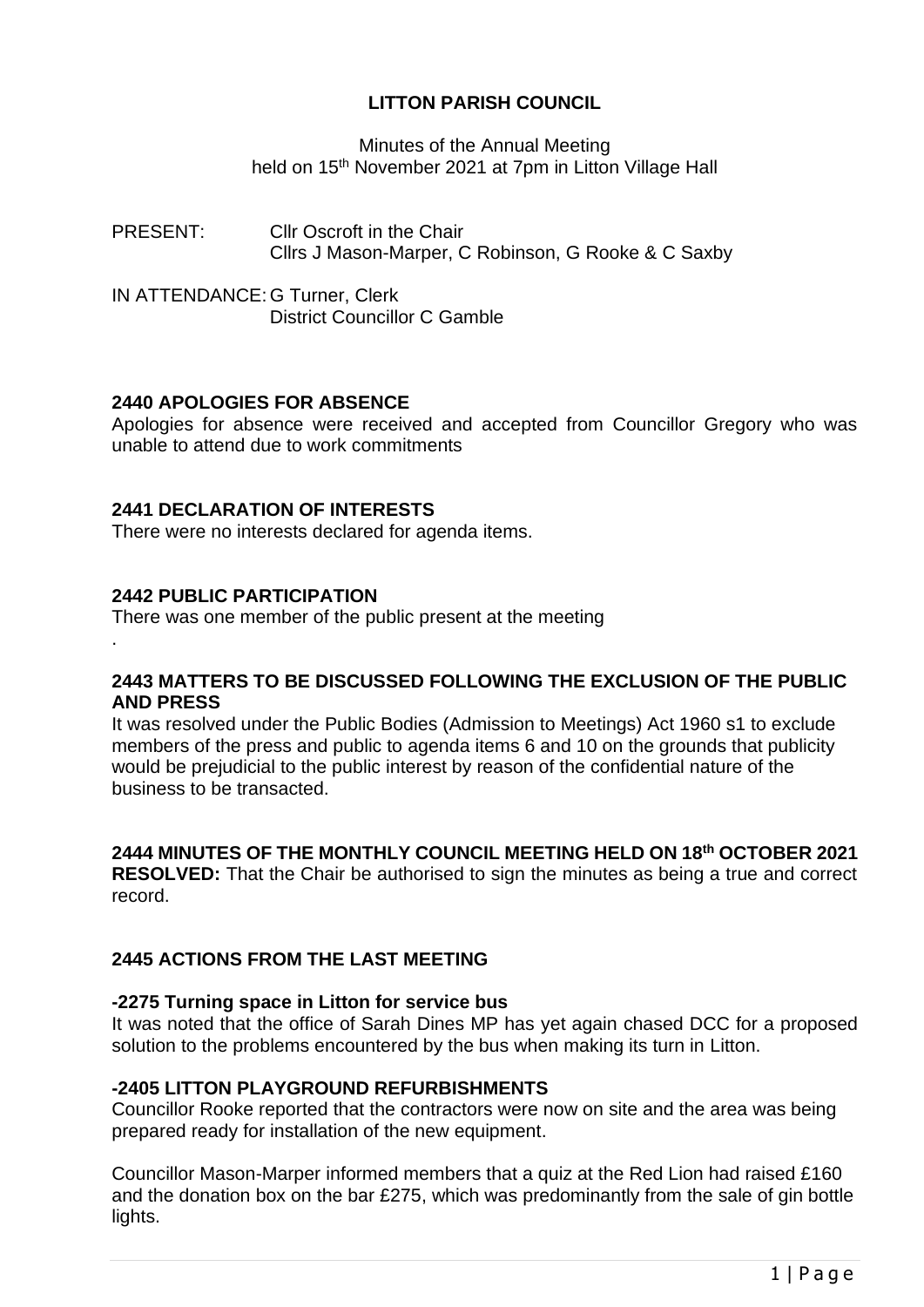Donations towards the playground refurbishment were also received from Tideswell Wakes Committee, £100 and Friends of Litton Village, £500.

Councillor Mason-Marper stated that an Auction of promises was planned for Thursday 2nd December at 7pm in Litton Village Hall and Edwina Curry would be compering during the evening.

Plans are also underway for the raffle of a Christmas Hamper. Food donations towards the hamper can be left at Litton Shop.

Total raised so far towards the £5,500 goal is £2,060.

#### **-2420 WAR MEMORIAL**

The Clerk informed members that she had written to the current owner of the War Memorial but had no yet received a response.

#### **-2423 WALL AT MEMORIAL PLAYING FIELD**

The Clerk informed members that she could find no record in previous minutes of the Council ring fencing any funds in relation to repairs at the Memorial Playing Field or any reference to the Council agreeing to pay for any repairs to the western boundary wall.

**IT WAS RESOLVED:** That Councillor Mason-Marper will arrange for the wall to be inspected and report back on its condition.

#### **2446 LIST OF PROPOSED MONTHLY MEETINGS 2022**

A list of the proposed monthly meetings in 2022 was circulated to members.

**IT WAS AGREED:** That the monthly meetings will continue to be the 3<sup>rd</sup> Monday in the month, with the exception of February, April and December. The February meeting will be held on 28<sup>th</sup> February, April's on the 11<sup>th</sup> and December's on the 12<sup>th</sup>.

**IT WAS ALSO AGREED:** That the Annual Parish Meeting will be held at 6pm on Monday 11th April 2022.

#### **2447 PLANNING APPLICATIONS**

**Application Number: NP/DDD/1021/1102 -Lane Head House, Unnamed Section of A623 From Manchester Rd to Trot Lane, Tideswell**

Development Description: Conversion of existing workshop to holiday/extended family accommodation.

**IT WAS RESOLVED:** To support this application.

#### **2448 REVIEW OF CEMETERY AND GARDEN OF REMEMBRANCE FEES**

**IT WAS AGREED:** To increase the fees at the cemetery and garden of remembrance by 3% rounded up to the nearest £1.

#### **2449 FINANCE**

The Clerk submitted a schedule of payments in the sum of £730.25 for approval.

**IT WAS RESOLVED:** That the schedule of payments be signed and the accounts to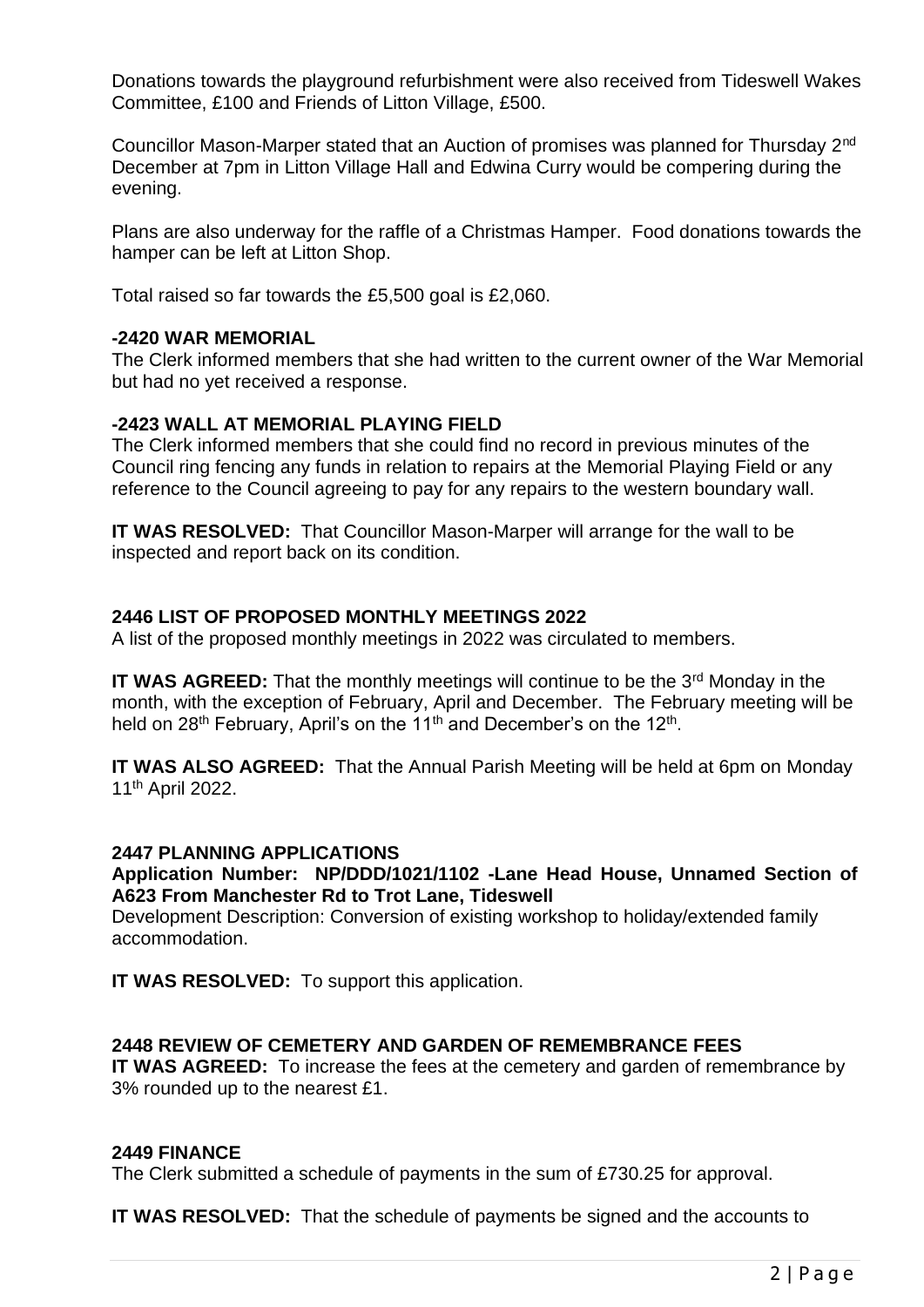which they relate be paid.

It was noted that the current account balance as at  $15<sup>th</sup>$  November 2021 was £5,878.93 and the reserve account balance was £10,245.69.

The Clerk informed members that the budget process to determine the 2022 precept requirement will commence during the next month.

**IT WAS RESOLVED:** To include renewing some of the parish benches in the budget and if necessary, repairs to the memorial playing field wall.

# **FOLLOWING THE EXCLUSION OF THE PUBLIC AND PRESS**

## **2450 SUNNYBANK LICENCE AGREEMENT**

**IT WAS AGREED:** To extend the licence to be renewable every 10 years.

At this point PC Linda Hancock from Bakewell Police Station joined the meeting (being in the village and having been informed by residents that the meeting was taking place).

PC Hancock asked members to encouraged residents to get in touch with any police matters they wished to discuss and to report any suspicious activity via telephone, Twitter or Facebook.

PC Hancock also said that she would recommence sending the monthly crime data to the Council for inclusion at the monthly meetings.

## **2451 COUNCILLOR APPLICATIONS**

It was noted that 2 applications had been received for the role of Parish Councillor.

One of the applications did not contain the information requested and the Clerk stated that she had asked for further information from the applicant.

A vote on whether to defer the Councillor co-option, in order to allow the applicant to submit the further information, was taken, with 3 in favour of the deferment and two against.

**IT WAS THEREFORE RESOLVED:** To defer the Councillor co-option to the December meeting.

## **2452 CORRESPONDENCE**

It was noted that the following correspondence had been received by the Clerk and circulated to Councillors.

DALC– November newsletter Tideswell & District Environmental Group's November newsletter

The Clerk circulated an email to members from the Public Space Protection Orders Consultation regarding the decision to remove the alcohol exclusion from the playground.

**IT WAS RESOLVED:** To respond with evidence of episodes of nuisance, due to alcohol consumption at the playground, and request that the alcohol exclusion remains in force.